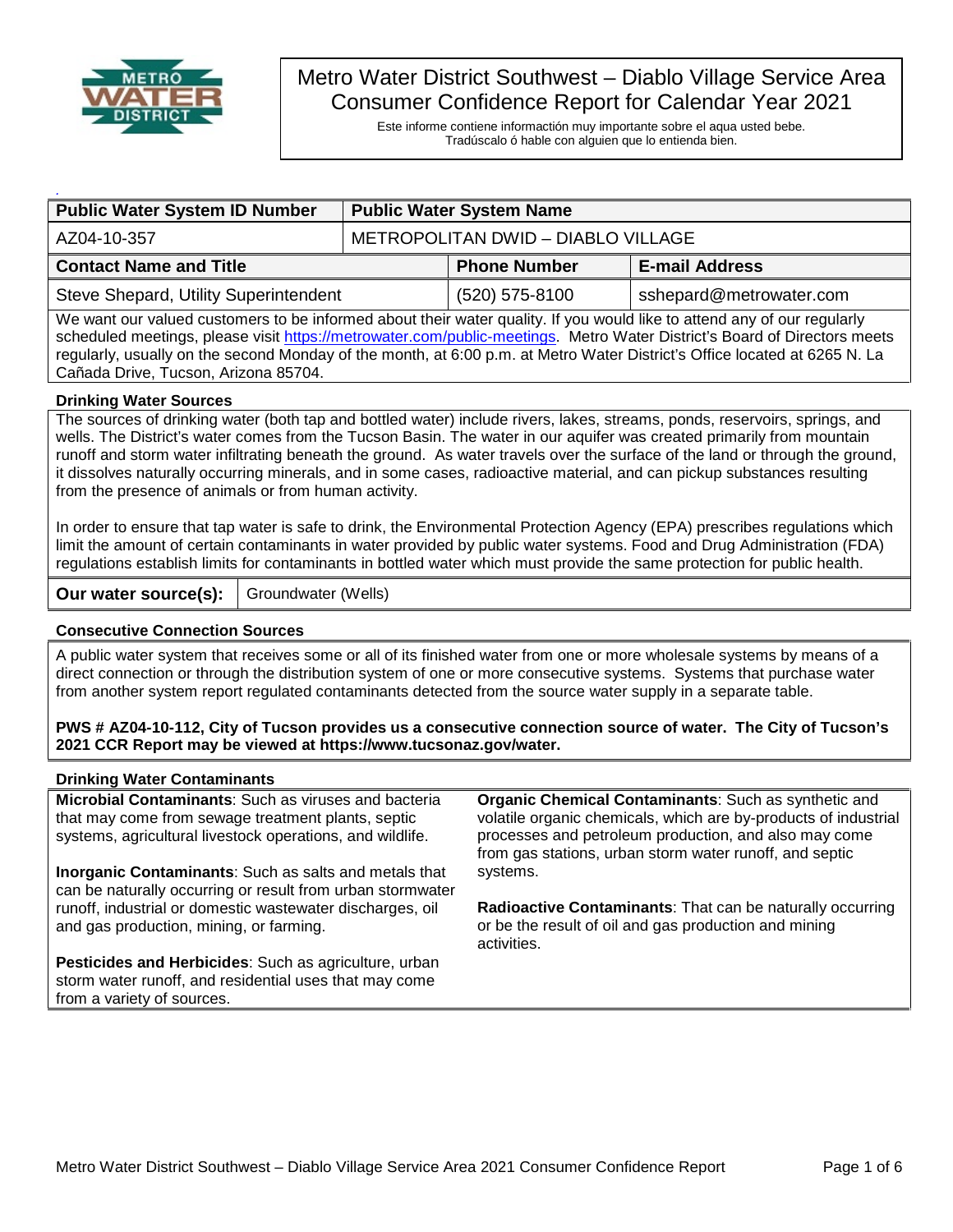#### **Vulnerable Population**

Drinking water, including bottled water, may reasonably be expected to contain at least small amounts of some contaminants. The presence of contaminants does not necessarily indicate that water poses a health risk. Some people may be more vulnerable to contaminants in drinking water than the general population.

Immuno-compromised persons such as persons with cancer undergoing chemotherapy, persons who have undergone organ transplants, people with HIV-AIDS or other immune system disorders, some elderly, and infants can be particularly at risk from infections. These people should seek advice about drinking water from their health care providers.

For more information about contaminants and potential health effects, or to receive a copy of the U.S. Environmental Protection Agency (EPA) and the U.S. Centers for Disease Control (CDC) guidelines on appropriate means to lessen the risk of infection by *Cryptosporidium* and microbiological contaminants call the EPA *Safe Drinking Water Hotline* at 1-800- 426-4791.

#### **Source Water Assessment**

This public water system did not receive a Source Water Assessment because the water system was either inactive at the time or the water system did not exist. Further source water assessment documentation can be obtained by contacting ADEQ.

#### **Definitions**

| Treatment Technique (TT): A required process intended to<br>reduce the level of a contaminant in drinking water         | Minimum Reporting Limit (MRL): The smallest<br>measured concentration of a substance that can be |  |  |  |  |
|-------------------------------------------------------------------------------------------------------------------------|--------------------------------------------------------------------------------------------------|--|--|--|--|
| Level 1 Assessment: A study of the water system to identify                                                             | reliably measured by a given analytical method                                                   |  |  |  |  |
| potential problems and determine (if possible) why total<br>coliform bacteria was present                               | Millirems per year (MREM): A measure of radiation<br>absorbed by the body                        |  |  |  |  |
| Level 2 Assessment: A very detailed study of the water<br>system to identify potential problems and determine (if       | Not Applicable (NA): Sampling was not completed by<br>regulation or was not required             |  |  |  |  |
| possible) why an E. coli MCL violation has occurred and/or<br>why total coliform bacteria was present                   | Not Detected (ND or <): Not detectable at reporting limit                                        |  |  |  |  |
| Action Level (AL): The concentration of a contaminant which,<br>if exceeded, triggers treatment, or other requirements  | Nephelometric Turbidity Units (NTU): A measure of<br>water clarity                               |  |  |  |  |
| Maximum Contaminant Level (MCL): The highest level of a                                                                 | Million fibers per liter (MFL)                                                                   |  |  |  |  |
| contaminant that is allowed in drinking water                                                                           | <b>Picocuries per liter (pCi/L):</b> Measure of the radioactivity<br>in water                    |  |  |  |  |
| Maximum Contaminant Level Goal MCLG): The level of a                                                                    |                                                                                                  |  |  |  |  |
| contaminant in drinking water below which there is no known                                                             | <b>ppm</b> : Parts per million or Milligrams per liter (mg/L)                                    |  |  |  |  |
| or expected risk to health                                                                                              | ppb: Parts per billion or Micrograms per liter (µg/L)                                            |  |  |  |  |
| Maximum Residual Disinfectant Level (MRDL): The level of                                                                | ppt: Parts per trillion or                                                                       |  |  |  |  |
| disinfectant added for water treatment that may not be                                                                  | Nanograms per liter (ng/L)<br>ppm $x 1000 = ppb$                                                 |  |  |  |  |
| exceeded at the consumer's tap                                                                                          | ppq: Parts per quadrillion or<br>$ppb \times 1000 = ppt$                                         |  |  |  |  |
| Maximum Residual Disinfectant Level Goal (MRDLG): The<br>level of disinfectant added for treatment at which no known or | Picograms per liter (pg/L)<br>ppt $x 1000 = ppq$                                                 |  |  |  |  |
| anticipated adverse effect on health of persons would occur                                                             |                                                                                                  |  |  |  |  |
| <b>Lead Informational Statement:</b>                                                                                    |                                                                                                  |  |  |  |  |

### **Lead Informational Statement:**

Lead, in drinking water, is primarily from materials and components associated with service lines and home plumbing. If present, elevated levels of lead can cause serious health problems, especially for pregnant women and young children. The Metro Water District is responsible for providing high quality drinking water but cannot control the variety of materials used in plumbing components. When your water has been sitting for several hours, you can minimize the potential for lead exposure by flushing your tap for 30 seconds to 2 minutes before using water for drinking or cooking. Information on lead in drinking water, testing methods, and steps you can take to minimize exposure is available from the Safe Drinking Water Hotline at 1-800-426-4791 or at [www.epa.gov/safewater/lead.](http://www.epa.gov/safewater/lead)

#### **Water Quality Data – Regulated Contaminants**

| <b>Microbiological (RTCR)</b>                                     | тт<br><b>Violation</b><br><b>Y</b> or N | Number of<br><b>Positive</b><br><b>Samples</b> | <b>Positive</b><br>Sample(s)<br>Month & Year | <b>MCL</b> | <b>MCLG</b> | <b>Likely Source of Contamination</b> |
|-------------------------------------------------------------------|-----------------------------------------|------------------------------------------------|----------------------------------------------|------------|-------------|---------------------------------------|
| E. Coli                                                           | Ν                                       |                                                | <b>NA</b>                                    |            |             | Human and animal fecal waste          |
| <b>Fecal Indicator</b><br>(coliphage, enterococci and/or E. coli) | Ν                                       |                                                | <b>NA</b>                                    |            |             | Human and animal fecal waste          |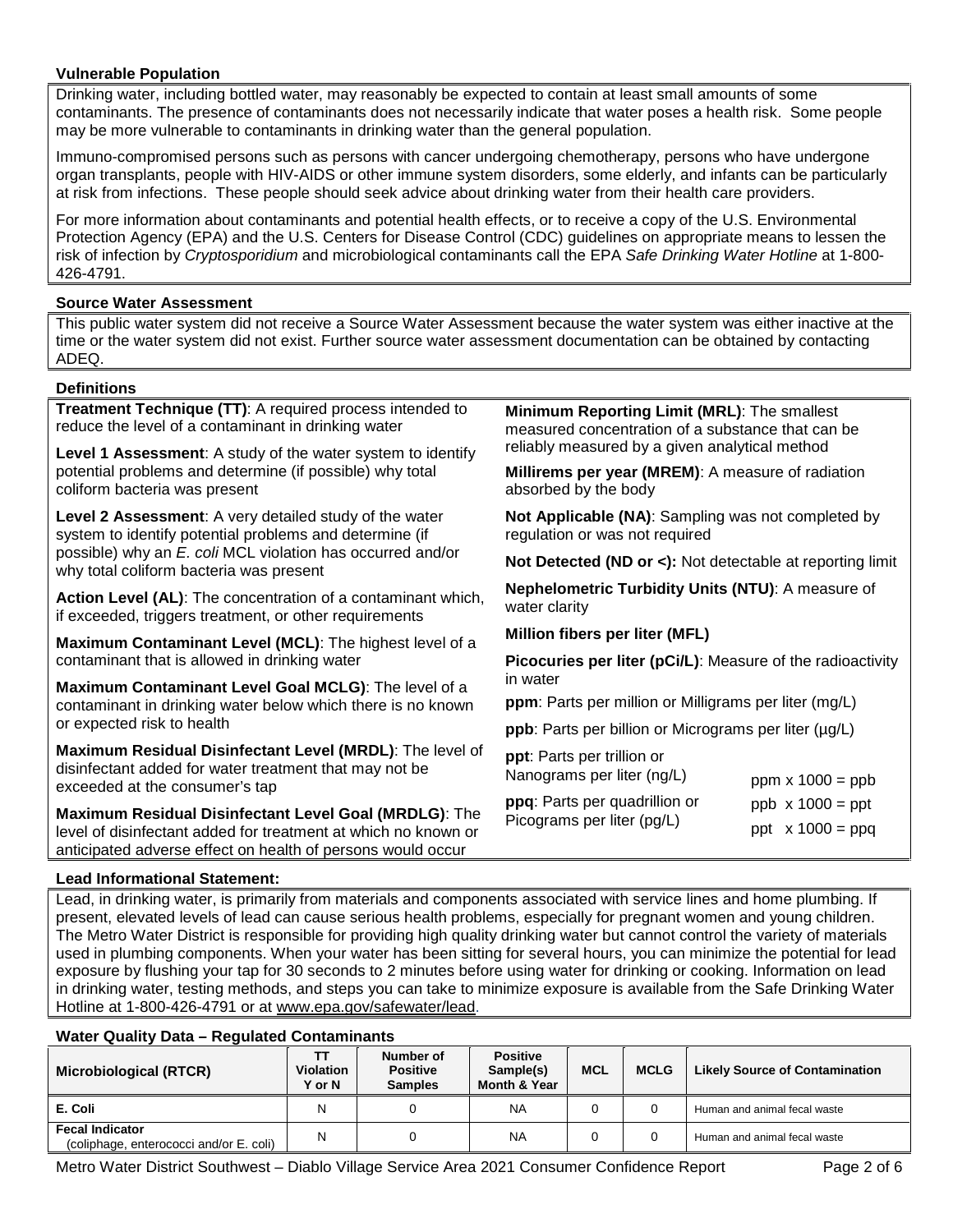| <b>Disinfectants</b>                      | <b>MCL</b><br><b>Violation</b><br>Y or N | Running<br>Range of All<br><b>Annual Average</b><br><b>Samples</b><br>(Low-High)<br>(RAA) |                                                  | <b>MRDL</b>    | <b>MRDLG</b>   | <b>Sample</b><br>Month<br>& Year | <b>Likely Source of</b><br>Contamination                                                                                              |
|-------------------------------------------|------------------------------------------|-------------------------------------------------------------------------------------------|--------------------------------------------------|----------------|----------------|----------------------------------|---------------------------------------------------------------------------------------------------------------------------------------|
| Chlorine/Chloramine (ppm)                 | N                                        | 0.52                                                                                      | 0.42 to 0.78                                     | 4              | $\overline{4}$ | 2021                             | Water additive used to control<br>microbes                                                                                            |
| <b>Disinfection By-Products</b>           | <b>MCL</b><br><b>Violation</b><br>Y or N | Running<br><b>Annual Average</b><br>(RAA) OR<br><b>Highest Level</b><br><b>Detected</b>   | Range of All<br><b>Samples</b><br>(Low-High)     | <b>MCL</b>     | <b>MCLG</b>    | Sample<br><b>Month</b><br>& Year | <b>Likely Source of</b><br>Contamination                                                                                              |
| Haloacetic Acids (HAA5) (ppb)             | N                                        | 2.0                                                                                       | 2.0                                              | 60             | N/A            | 2021                             | Byproduct of drinking water<br>disinfection                                                                                           |
| <b>Total Trihalomethanes (TTHM) (ppb)</b> | N                                        | < 0.5                                                                                     | < 0.5                                            | 80             | N/A            | 2021                             | Byproduct of drinking water<br>disinfection                                                                                           |
| Lead & Copper                             | <b>MCL</b><br><b>Violation</b><br>Y or N | 90 <sup>th</sup> Percentile                                                               | Number of<br><b>Samples</b><br><b>Exceeds AL</b> | <b>AL</b>      | <b>ALG</b>     | Sample<br><b>Month</b><br>& Year | <b>Likely Source of</b><br>Contamination                                                                                              |
| Copper (ppm)                              | N                                        | 0.068                                                                                     | 0                                                | 1.3            | 1.3            | 2021                             | Corrosion of household<br>plumbing systems; erosion of<br>natural deposits                                                            |
| Lead (ppb)                                | N                                        | < 0.5                                                                                     | 0                                                | 15             | 0              | 2021                             | Corrosion of household<br>plumbing systems; erosion of<br>natural deposits                                                            |
| <b>Radionuclides</b>                      | <b>MCL</b><br>Violation<br>Y or N        | Running<br><b>Annual Average</b><br>(RAA) OR<br><b>Highest Level</b><br><b>Detected</b>   | Range of All<br><b>Samples</b><br>(Low-High)     | <b>MCL</b>     | <b>MCLG</b>    | Sample<br><b>Month</b><br>& Year | <b>Likely Source of</b><br><b>Contamination</b>                                                                                       |
| Alpha Emitters (pCi/L)                    | N                                        | 9.5                                                                                       | $<$ 3 to 9.5                                     | 15             | 0              | 2019                             | Erosion of natural deposits                                                                                                           |
| Combined Radium-226 & -228 (pCi/L)        | N                                        | < 1.0                                                                                     | < 1.0                                            | 5              | $\mathbf 0$    | 2019                             | Erosion of natural deposits                                                                                                           |
| <b>Inorganic Chemicals</b><br>(IOC)       | <b>MCL</b><br><b>Violation</b><br>Y or N | Running<br><b>Annual Average</b><br>(RAA) OR<br><b>Highest Level</b><br><b>Detected</b>   | Range of All<br><b>Samples</b><br>(Low-High)     | <b>MCL</b>     | <b>MCLG</b>    | <b>Sample</b><br>Month<br>& Year | <b>Likely Source of</b><br>Contamination                                                                                              |
| Antimony (ppb)                            | N                                        | < 1.0                                                                                     | < 1.0                                            | 6              | 6              | 2019                             | Discharge from petroleum<br>refineries; fire retardants;<br>ceramics, electronics, and<br>solder                                      |
| Arsenic <sup>1</sup> (ppb)                | N                                        | 1.2 (Running<br>Annual Average)                                                           | 1.0 to 1.4                                       | 10             | 0              | 2021                             | Erosion of natural deposits,<br>runoff from orchards, runoff<br>from glass and electronics<br>production wastes                       |
| Barium (ppm)                              | N                                        | 0.25                                                                                      | 0.029 to 0.25                                    | 2000           | 2000           | 2019                             | Discharge of drilling wastes;<br>discharge from metal<br>refineries; Erosion of natural<br>deposits                                   |
| Beryllium (ppb)                           | N                                        | < 1.0                                                                                     | < 1.0                                            | 4              | 4              | 2019                             | Discharge from metal<br>refineries and coal-burning<br>factories; discharge from<br>electrical, aerospace, and<br>defense industries  |
| Cadmium (ppb)                             | $\mathsf{N}$                             | < 0.5                                                                                     | < 0.5                                            | 5              | 5              | 2019                             | Corrosion of galvanized<br>pipes; natural deposits; metal<br>refineries; runoff from waste<br>batteries and paints                    |
| Chromium (ppb)                            | N                                        | < 1.0                                                                                     | < 1.0                                            | 100            | 100            | 2019                             | Discharge from steel and<br>pulp mills; Erosion of natural<br>deposits                                                                |
| Cyanide (ppb)                             | N                                        | $<$ 250                                                                                   | $<$ 250                                          | 200            | 200            | 2019                             | Discharge from steel/metal<br>factories; Discharge from<br>plastic and fertilizer factories                                           |
| Fluoride <sup>3</sup> (ppm)               | N                                        | 3.4                                                                                       | 0.5 to 3.4                                       | 4              | 4              | 2019                             | Erosion of natural deposits;<br>water additive which<br>promotes strong teeth;<br>discharge from fertilizer and<br>aluminum factories |
| Mercury (ppb)                             | N                                        | <0.2                                                                                      | < 0.2                                            | $\overline{2}$ | 2              | 2019                             | Erosion of natural deposits;<br>Discharge from refineries and<br>factories; Runoff from landfills<br>and cropland.                    |
| Nitrate <sup>2</sup> (ppm)                | N                                        | 1.7                                                                                       | 1.3 to 1.7                                       | 10             | 10             | 2021                             | Runoff from fertilizer use;<br>leaching from septic tanks,<br>sewage; erosion of natural<br>deposits                                  |
| Nitrite (ppm)                             | N                                        | < 0.050                                                                                   | < 0.050                                          | 1              | 1              | 2019                             | Runoff from fertilizer use;<br>leaching from septic tanks,<br>sewage; erosion of natural<br>deposits                                  |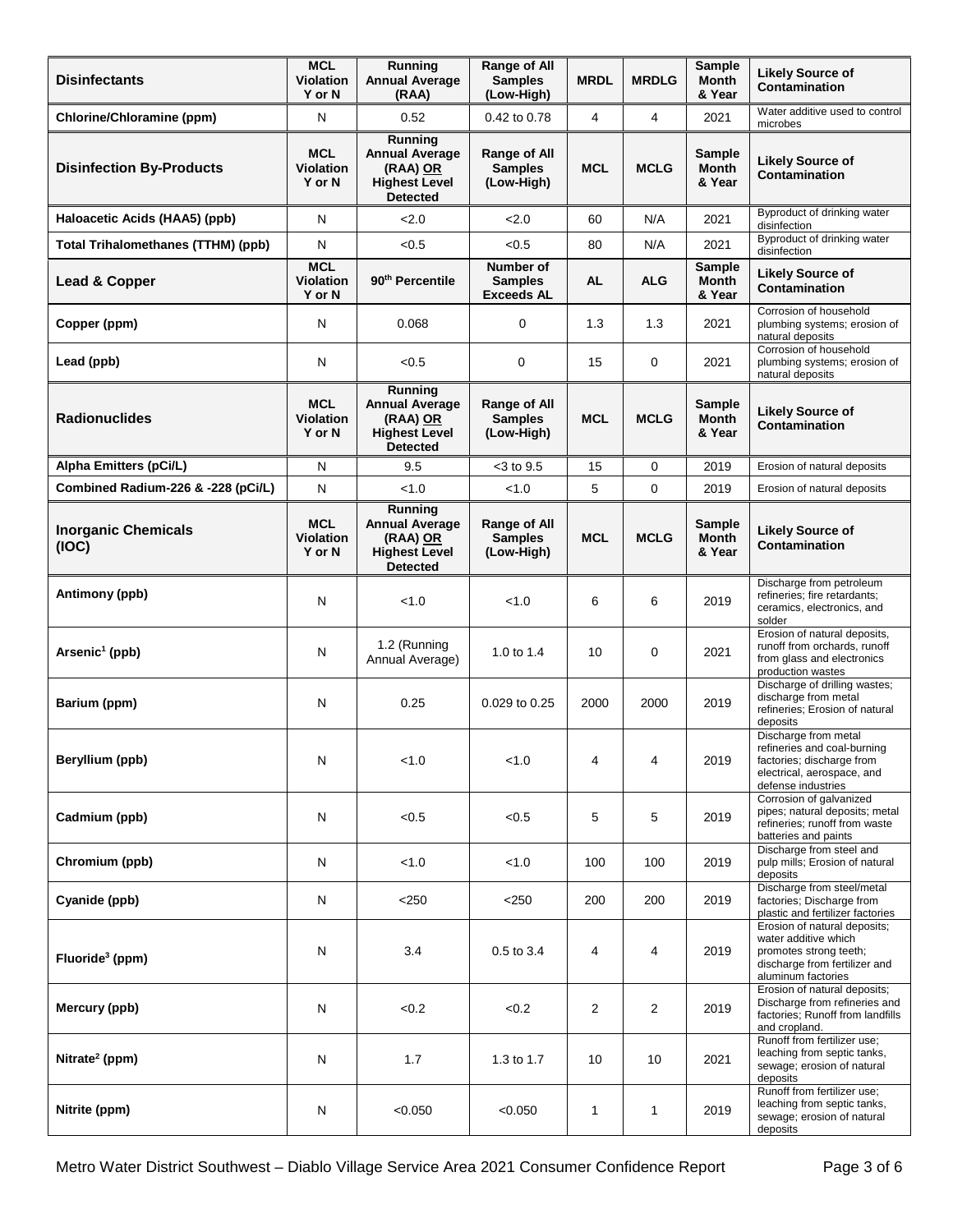| <b>Inorganic Chemicals</b><br>(IOC) Cont. | <b>MCL</b><br><b>Violation</b><br>Y or N | Running<br><b>Annual Average</b><br>(RAA) OR<br><b>Highest Level</b><br><b>Detected</b> | Range of All<br><b>Samples</b><br>(Low-High) | <b>MCL</b> | <b>MCLG</b> | <b>Sample</b><br><b>Month</b><br>& Year | <b>Likely Source of</b><br>Contamination                                                                  |
|-------------------------------------------|------------------------------------------|-----------------------------------------------------------------------------------------|----------------------------------------------|------------|-------------|-----------------------------------------|-----------------------------------------------------------------------------------------------------------|
| Selenium (ppb)                            | N                                        | < 5.0                                                                                   | 5.0                                          | 50         | 50          | 2019                                    | Discharge from petroleum<br>and metal refineries; erosion<br>of natural deposits; discharge<br>from mines |
| Sodium (ppm)                              | N                                        | 170                                                                                     | 58 to 170                                    | N/A        | N/A         | 2019                                    | Erosion of natural deposits                                                                               |
| Thallium (ppb)                            | N                                        | <1.0                                                                                    | <1.0                                         | 2          | 0.5         | 2019                                    | Leaching from ore-processing<br>sites; discharge from<br>electronics, glass, and drug<br>factories        |

**<sup>1</sup> Arsenic** is a mineral known to cause cancer in humans at high concentration and is linked to other health effects, such as skin damage and circulatory problems. If arsenic is less than or equal to the MCL, your drinking water meets EPA's standards. EPA's standard balances the current understanding of arsenic's possible health effects against the costs of removing arsenic from drinking water and continues to research the health effects of low levels of arsenic.

**<sup>2</sup> Nitrate** in drinking water at levels above 10 ppm is a health risk for infants of less than six months of age. High nitrate levels in drinking water can cause "blue baby syndrome." Nitrate levels may rise quickly for short periods of time because of rainfall or agricultural activity. If you are caring for an infant, and detected nitrate levels are above 5 ppm, you should ask advice from your health care provider.

**<sup>3</sup> Fluoride** in some people who drink water containing fluoride in excess of the MCL of 4 ppm, can over many years get bone disease, including pain and tenderness of the bones. Fluoride in drinking water at half the MCL of 2 ppm or more may cause mottling of children's teeth, usually in children less than nine years old. Mottling, also known as dental fluorosis, may include brown staining and/or pitting of the teeth and occurs only in developing teeth before they erupt from the gums.

| <b>Synthetic Organic Chemicals</b><br>(SOC) | <b>MCL</b><br><b>Violation</b><br>Y or N | Running<br><b>Annual Average</b><br>(RAA) OR<br><b>Highest Level</b><br><b>Detected</b> | Range of All<br><b>Samples</b><br>(Low-High) | <b>MCL</b>     | <b>MCLG</b>    | <b>Sample</b><br><b>Month</b><br>& Year | <b>Likely Source of</b><br>Contamination                                                           |
|---------------------------------------------|------------------------------------------|-----------------------------------------------------------------------------------------|----------------------------------------------|----------------|----------------|-----------------------------------------|----------------------------------------------------------------------------------------------------|
| $2,4-D$ (ppb)                               | N                                        | < 0.1                                                                                   | < 0.1                                        | 70             | 70             | 2019                                    | Runoff from herbicide used<br>on row crops                                                         |
| 2,4,5-TP (a.k.a. Silvex) (ppb)              | N                                        | < 0.2                                                                                   | < 0.2                                        | 50             | 50             | 2019                                    | Residue of banned herbicide                                                                        |
| Alachlor (ppb)                              | N                                        | < 0.1                                                                                   | < 0.1                                        | $\overline{2}$ | $\mathbf 0$    | 2019                                    | Runoff from herbicide used<br>on row crops                                                         |
| Atrazine (ppb)                              | N                                        | < 0.05                                                                                  | < 0.05                                       | 3              | 3              | 2019                                    | Runoff from herbicide used<br>on row crops                                                         |
| Benzo (a) pyrene (PAH) (ppt)                | N                                        | < 0.02                                                                                  | < 0.02                                       | 200            | $\Omega$       | 2019                                    | Leaching from linings of<br>water storage tanks and<br>distribution lines                          |
| Carbofuran (ppb)                            | N                                        | < 0.5                                                                                   | < 0.5                                        | 40             | 40             | 2019                                    | Leaching of soil fumigant<br>used on rice and alfalfa                                              |
| Chlordane (ppb)                             | N                                        | < 0.1                                                                                   | < 0.1                                        | $\overline{2}$ | 0              | 2019                                    | Residue of banned termiticide                                                                      |
| Dalapon (ppb)                               | N                                        | < 1.0                                                                                   | < 1.0                                        | 200            | 200            | 2019                                    | Runoff from herbicide used<br>on rights of way                                                     |
| Di (2-ethylhexyl) adipate (ppb)             | N                                        | <0.6                                                                                    | < 0.6                                        | 400            | 400            | 2019                                    | Discharge from chemical<br>factories                                                               |
| Di (2-ethylhexyl) phthalate (ppb)           | N                                        | <0.6                                                                                    | <0.6                                         | 6              | 0              | 2019                                    | Discharge from rubber and<br>chemical factories                                                    |
| Dibromochloropropane (ppt)                  | N                                        | < 10                                                                                    | $<$ 10                                       | 200            | $\Omega$       | 2019                                    | Runoff/leaching from soil<br>fumigant used on soybeans,<br>cotton, pineapples,<br>and orchards     |
| Dinoseb (ppb)                               | N                                        | < 0.2                                                                                   | < 0.2                                        | $\overline{7}$ | $\overline{7}$ | 2019                                    | Runoff from herbicide used<br>on soybeans and vegetables                                           |
| Diquat (ppb)                                | N                                        | < 0.4                                                                                   | < 0.4                                        | 20             | 20             | 2019                                    | Runoff from herbicide use                                                                          |
| Dioxin [a.k.a. 2,3,7,8-TCDD] (ppq)          | N                                        | < 5.0                                                                                   | < 5.0                                        | 30             | $\mathbf 0$    | 2019                                    | Emissions from waste<br>incineration and other<br>combustion; discharge from<br>chemical factories |
| Endothall (ppb)                             | N                                        | < 5.0                                                                                   | < 5.0                                        | 100            | 100            | 2019                                    | Runoff from herbicide use                                                                          |
| Endrin (ppb)                                | N                                        | < 0.01                                                                                  | < 0.01                                       | 2              | 2              | 2019                                    | Residue of banned<br>insecticide                                                                   |
| Ethylene dibromide (ppt)                    | N                                        | 10                                                                                      | <10                                          | 50             | $\Omega$       | 2019                                    | Discharge from petroleum<br>refineries                                                             |
| Glyphosate (ppb)                            | N                                        | <6.0                                                                                    | <6.0                                         | 700            | 700            | 2019                                    | Runoff from herbicide use                                                                          |
| Heptachlor (ppt)                            | N                                        | 10                                                                                      | $<$ 10                                       | 400            | $\Omega$       | 2019                                    | Residue of banned termiticide                                                                      |
| Heptachlor epoxide (ppt)                    | N                                        | < 10                                                                                    | $<$ 10                                       | 200            | $\Omega$       | 2019                                    | Breakdown of heptachlor                                                                            |
| Hexachlorobenzene (ppb)                     | N                                        | < 0.05                                                                                  | < 0.05                                       | $\mathbf{1}$   | 0              | 2019                                    | Discharge from metal<br>refineries and agricultural<br>chemical factories                          |
| Hexachlorocyclopentadiene (ppb)             | N                                        | < 0.05                                                                                  | < 0.05                                       | 50             | 50             | 2019                                    | Discharge from chemical<br>factories                                                               |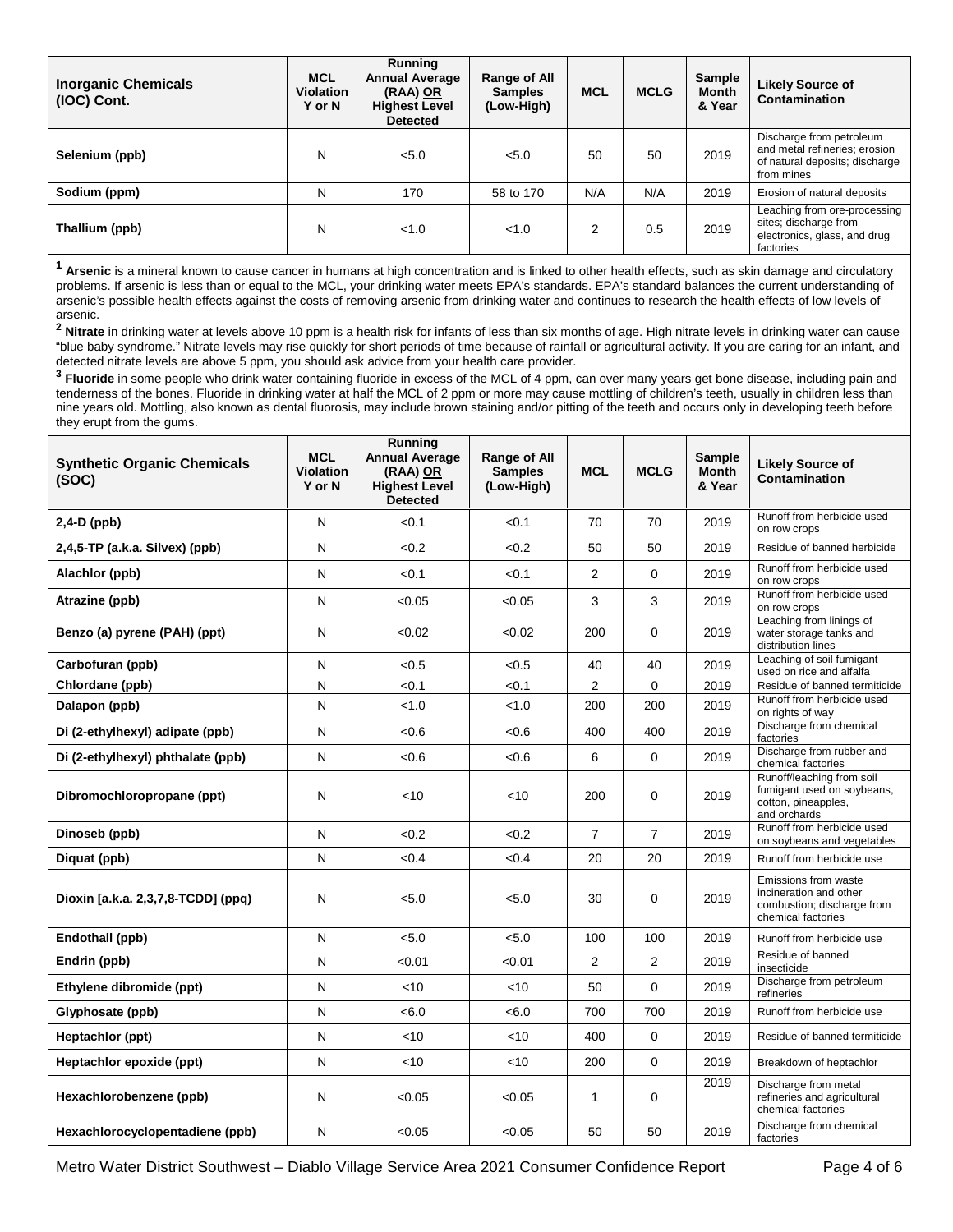| <b>Synthetic Organic Chemicals</b><br>(SOC) Cont. | <b>MCL</b><br><b>Violation</b><br>Y or N | Running<br><b>Annual Average</b><br>(RAA) OR<br><b>Highest Level</b><br><b>Detected</b> | <b>Range of All</b><br><b>Samples</b><br>(Low-High) | <b>MCL</b>     | <b>MCLG</b>    | <b>Sample</b><br><b>Month</b><br>& Year | <b>Likely Source of</b><br>Contamination                                      |
|---------------------------------------------------|------------------------------------------|-----------------------------------------------------------------------------------------|-----------------------------------------------------|----------------|----------------|-----------------------------------------|-------------------------------------------------------------------------------|
| Lindane (ppt)                                     | N                                        | $<$ 10                                                                                  | $<$ 10                                              | 200            | 200            | 2019                                    | Runoff/leaching from<br>insecticide used on cattle,<br>lumber, gardens        |
| Methoxychlor (ppb)                                | N                                        | < 0.05                                                                                  | < 0.05                                              | 40             | 40             | 2019                                    | Runoff/leaching from<br>insecticide used on fruits,<br>vegetables, alfalfa,   |
| Oxamyl (a.k.a. Vydate) (ppb)                      | N                                        | < 0.5                                                                                   | < 0.5                                               | 200            | 200            | 2019                                    | Runoff/leaching from<br>insecticide used on apples,<br>potatoes, and tomatoes |
| PCBs [Polychlorinated biphenyls]<br>(ppt)         | N                                        | < 100                                                                                   | < 100                                               | 500            | $\mathbf 0$    | 2019                                    | Runoff from landfills;<br>discharge of waste chemicals                        |
| Pentachlorophenol (ppb)                           | N                                        | < 0.040                                                                                 | < 0.040                                             | $\mathbf{1}$   | $\mathbf 0$    | 2019                                    | Discharge from wood<br>preserving factories                                   |
| Picloram (ppb)                                    | ${\sf N}$                                | < 0.1                                                                                   | < 0.1                                               | 500            | 500            | 2019                                    | Herbicide runoff                                                              |
| Simazine (ppb)                                    | N                                        | < 0.05                                                                                  | < 0.05                                              | 4              | 4              | 2019                                    | Herbicide runoff                                                              |
| Toxaphene (ppb)                                   | N                                        | < 0.5                                                                                   | < 0.5                                               | 3              | 0              | 2019                                    | Runoff/leaching from<br>insecticide used on cotton<br>and cattle              |
| <b>Volatile Organic Chemicals</b><br>(VOC)        | <b>MCL</b><br><b>Violation</b><br>Y or N | Running<br><b>Annual Average</b><br>(RAA) OR<br><b>Highest Level</b><br><b>Detected</b> | Range of All<br><b>Samples</b><br>(Low-High)        | <b>MCL</b>     | <b>MCLG</b>    | <b>Sample</b><br><b>Month</b><br>& Year | <b>Likely Source of</b><br>Contamination                                      |
| Benzene (ppb)                                     | N                                        | < 0.50                                                                                  | < 0.50                                              | 5              | 0              | 2021                                    | Discharge from factories;<br>leaching from gas storage<br>tanks and landfills |
| Carbon tetrachloride (ppb)                        | N                                        | < 0.50                                                                                  | < 0.50                                              | 5              | 0              | 2021                                    | Discharge from chemical<br>plants and other industrial<br>activities          |
| Chlorobenzene (ppb)                               | N                                        | < 0.50                                                                                  | < 0.50                                              | 100            | 100            | 2021                                    | Discharge from chemical and<br>agricultural chemical factories                |
| o-Dichlorobenzene (ppb)                           | ${\sf N}$                                | < 0.50                                                                                  | < 0.50                                              | 600            | 600            | 2021                                    | Discharge from industrial<br>chemical factories                               |
| p-Dichlorobenzene (ppb)                           | N                                        | < 0.50                                                                                  | < 0.50                                              | 75             | 75             | 2021                                    | Discharge from industrial<br>chemical factories                               |
| 1,2-Dichloroethane (ppb)                          | N                                        | < 0.50                                                                                  | < 0.50                                              | 5              | $\mathbf 0$    | 2021                                    | Discharge from industrial<br>chemical factories                               |
| 1,1-Dichloroethylene (ppb)                        | N                                        | < 0.50                                                                                  | < 0.50                                              | $\overline{7}$ | $\overline{7}$ | 2021                                    | Discharge from industrial<br>chemical factories                               |
| cis-1,2-Dichloroethylene (ppb)                    | N                                        | < 0.50                                                                                  | < 0.50                                              | 70             | 70             | 2021                                    | Discharge from industrial<br>chemical factories                               |
| trans-1,2-Dichloroethylene (ppb)                  | ${\sf N}$                                | < 0.50                                                                                  | < 0.50                                              | 100            | 100            | 2021                                    | Discharge from industrial<br>chemical factories                               |
| Dichloromethane (ppb)                             | N                                        | < 0.50                                                                                  | < 0.50                                              | 5              | 0              | 2021                                    | Discharge from<br>pharmaceutical and chemical<br>factories                    |
| 1,2-Dichloropropane (ppb)                         | ${\sf N}$                                | < 0.50                                                                                  | < 0.50                                              | 5              | 0              | 2021                                    | Discharge from industrial<br>chemical factories                               |
| Ethylbenzene (ppb)                                | ${\sf N}$                                | < 0.50                                                                                  | < 0.50                                              | 700            | 700            | 2021                                    | Discharge from petroleum<br>refineries                                        |
| Styrene (ppb)                                     | N                                        | < 0.50                                                                                  | < 0.50                                              | 100            | 100            | 2021                                    | Discharge from rubber and<br>plastic factories; leaching<br>from landfills    |
| Tetrachloroethylene (ppb)                         | ${\sf N}$                                | < 0.50                                                                                  | < 0.50                                              | 5              | $\mathbf 0$    | 2021                                    | Discharge from factories and<br>dry cleaners                                  |
| 1,2,4-Trichlorobenzene (ppb)                      | ${\sf N}$                                | < 0.50                                                                                  | < 0.50                                              | 70             | 70             | 2021                                    | Discharge from textile-<br>finishing factories                                |
| 1,1,1-Trichloroethane (ppb)                       | N                                        | < 0.50                                                                                  | < 0.50                                              | 200            | 200            | 2021                                    | Discharge from metal<br>degreasing sites and other<br>factories               |
| 1,1,2-Trichloroethane (ppb)                       | ${\sf N}$                                | < 0.50                                                                                  | < 0.50                                              | 5              | 3              | 2021                                    | Discharge from industrial<br>chemical factories                               |
| Trichloroethylene (ppb)                           | ${\sf N}$                                | < 0.50                                                                                  | < 0.50                                              | 5              | $\mathbf 0$    | 2021                                    | Discharge from metal<br>degreasing sites and other<br>factories               |
| Toluene (ppm)                                     | ${\sf N}$                                | < 0.00050                                                                               | < 0.00050                                           | $\mathbf{1}$   | 1              | 2021                                    | Discharge from petroleum<br>factories                                         |
| <b>Vinyl Chloride (ppb)</b>                       | ${\sf N}$                                | < 0.30                                                                                  | < 0.30                                              | $\overline{c}$ | $\mathbf 0$    | 2021                                    | Leaching from PVC piping;<br>discharge from chemical<br>factories             |
| Xylenes (ppm)                                     | N                                        | < 0.00050                                                                               | < 0.00050                                           | 10             | 10             | 2021                                    | Discharge from petroleum or<br>chemical factories                             |